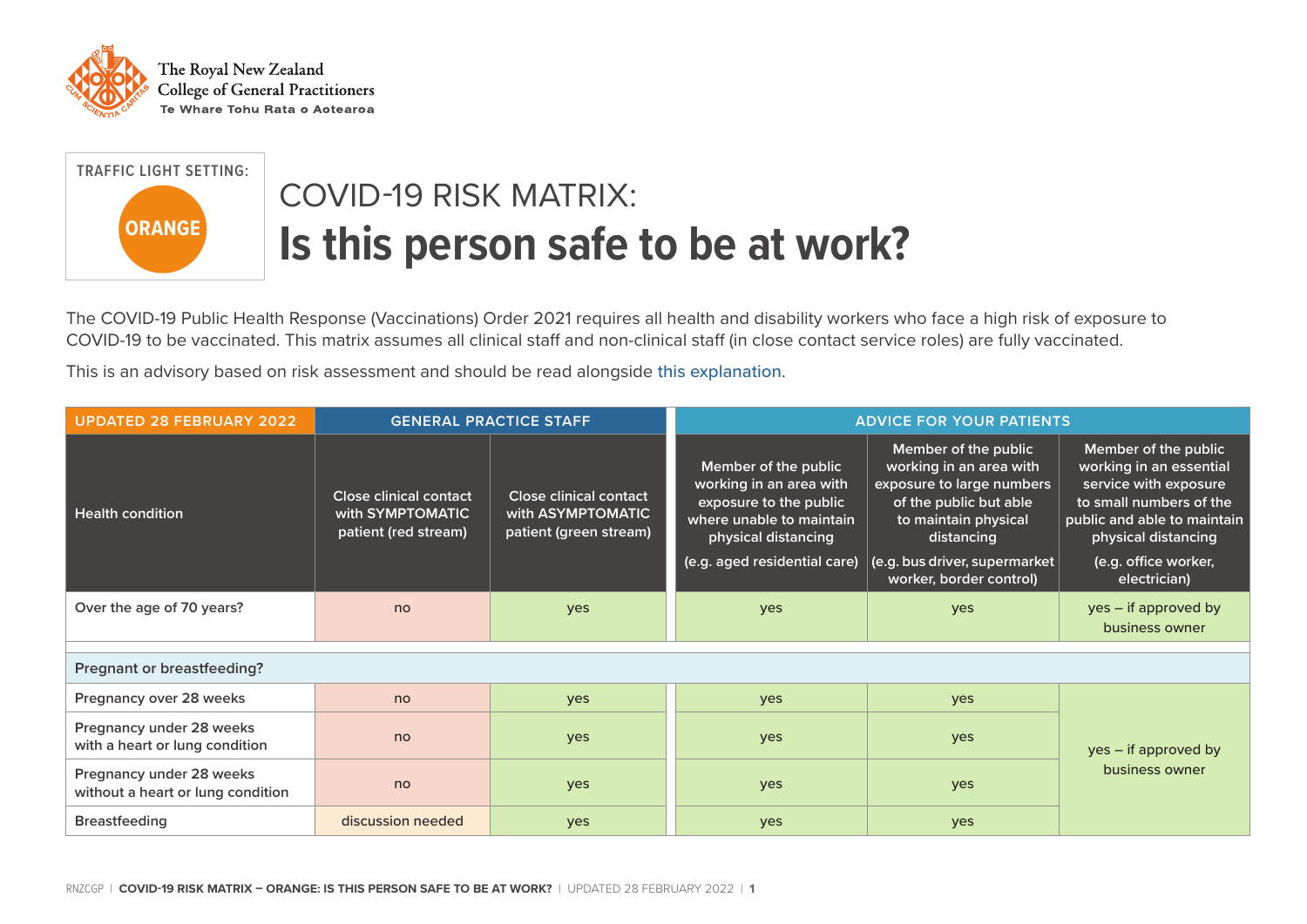| <b>UPDATED 28 FEBRUARY 2022</b>                                                                                                                                   | <b>GENERAL PRACTICE STAFF</b>                                             |                                                                              | <b>ADVICE FOR YOUR PATIENTS</b>                                                                                                                              |                                                                                                                                                                                                          |                                                                                                                                                                                                   |  |
|-------------------------------------------------------------------------------------------------------------------------------------------------------------------|---------------------------------------------------------------------------|------------------------------------------------------------------------------|--------------------------------------------------------------------------------------------------------------------------------------------------------------|----------------------------------------------------------------------------------------------------------------------------------------------------------------------------------------------------------|---------------------------------------------------------------------------------------------------------------------------------------------------------------------------------------------------|--|
| <b>Health condition</b>                                                                                                                                           | <b>Close clinical contact</b><br>with SYMPTOMATIC<br>patient (red stream) | <b>Close clinical contact</b><br>with ASYMPTOMATIC<br>patient (green stream) | Member of the public<br>working in an area with<br>exposure to the public<br>where unable to maintain<br>physical distancing<br>(e.g. aged residential care) | Member of the public<br>working in an area with<br>exposure to large numbers<br>of the public but able<br>to maintain physical<br>distancing<br>(e.g. bus driver, supermarket<br>worker, border control) | Member of the public<br>working in an essential<br>service with exposure<br>to small numbers of the<br>public and able to maintain<br>physical distancing<br>(e.g. office worker,<br>electrician) |  |
| Respiratory - asthma?                                                                                                                                             |                                                                           |                                                                              |                                                                                                                                                              |                                                                                                                                                                                                          |                                                                                                                                                                                                   |  |
| Asthma well controlled                                                                                                                                            | yes                                                                       | yes                                                                          | yes                                                                                                                                                          | yes                                                                                                                                                                                                      |                                                                                                                                                                                                   |  |
| Asthma less well controlled<br>(frequent use of SABA/LABA but<br>no night waking)                                                                                 | yes                                                                       | yes                                                                          | yes                                                                                                                                                          | yes                                                                                                                                                                                                      | yes – if approved by<br>business owner                                                                                                                                                            |  |
| Asthma poorly controlled,<br>e.g. long-term prednisone/<br>prednisolone greater than 10mg<br>daily or recent (one year) oral<br>prednisone for acute exacerbation | no                                                                        | yes                                                                          | yes                                                                                                                                                          | yes                                                                                                                                                                                                      |                                                                                                                                                                                                   |  |
|                                                                                                                                                                   |                                                                           |                                                                              |                                                                                                                                                              |                                                                                                                                                                                                          |                                                                                                                                                                                                   |  |
| Respiratory - other conditions?                                                                                                                                   |                                                                           |                                                                              |                                                                                                                                                              |                                                                                                                                                                                                          |                                                                                                                                                                                                   |  |
| Stable chronic lung disease, e.g.<br><b>Chronic Obstructive Pulmonary</b><br>Disease, recurrent bronchitis                                                        | yes                                                                       | yes                                                                          | yes                                                                                                                                                          | yes                                                                                                                                                                                                      | yes – if approved by                                                                                                                                                                              |  |
| Unstable chronic lung condition                                                                                                                                   | no                                                                        | discussion needed                                                            | discussion needed                                                                                                                                            | yes                                                                                                                                                                                                      | business owner                                                                                                                                                                                    |  |
| Recurrent pneumonia or<br>bronchiectasis                                                                                                                          | no                                                                        | yes                                                                          | yes                                                                                                                                                          | yes                                                                                                                                                                                                      |                                                                                                                                                                                                   |  |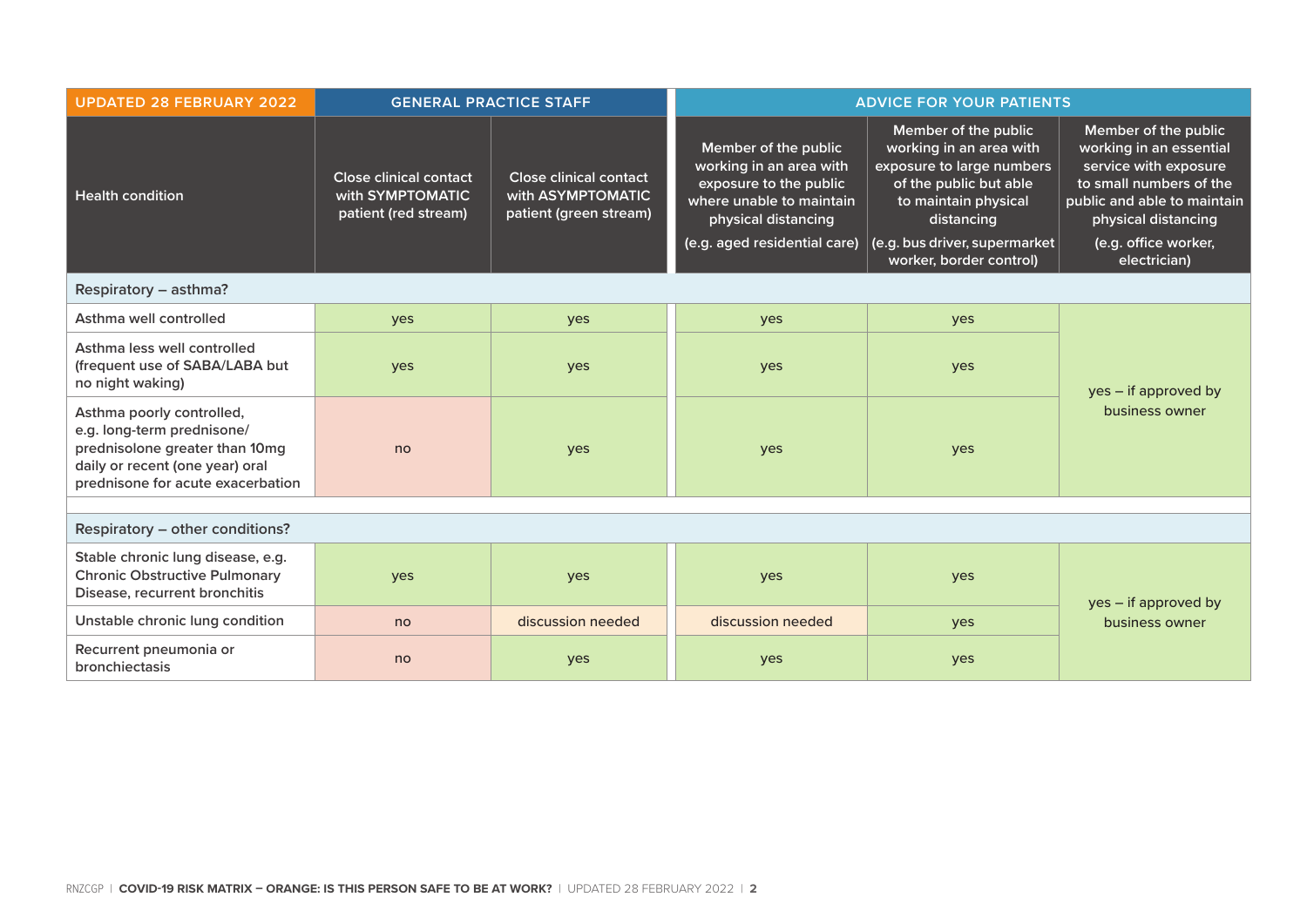| <b>UPDATED 28 FEBRUARY 2022</b>                                                                                                                                                                                                             | <b>GENERAL PRACTICE STAFF</b>                                             |                                                                              | <b>ADVICE FOR YOUR PATIENTS</b>                                                                                                                              |                                                                                                                                                                                                          |                                                                                                                                                                                                   |
|---------------------------------------------------------------------------------------------------------------------------------------------------------------------------------------------------------------------------------------------|---------------------------------------------------------------------------|------------------------------------------------------------------------------|--------------------------------------------------------------------------------------------------------------------------------------------------------------|----------------------------------------------------------------------------------------------------------------------------------------------------------------------------------------------------------|---------------------------------------------------------------------------------------------------------------------------------------------------------------------------------------------------|
| Health condition                                                                                                                                                                                                                            | <b>Close clinical contact</b><br>with SYMPTOMATIC<br>patient (red stream) | <b>Close clinical contact</b><br>with ASYMPTOMATIC<br>patient (green stream) | Member of the public<br>working in an area with<br>exposure to the public<br>where unable to maintain<br>physical distancing<br>(e.g. aged residential care) | Member of the public<br>working in an area with<br>exposure to large numbers<br>of the public but able<br>to maintain physical<br>distancing<br>(e.g. bus driver, supermarket<br>worker, border control) | Member of the public<br>working in an essential<br>service with exposure<br>to small numbers of the<br>public and able to maintain<br>physical distancing<br>(e.g. office worker,<br>electrician) |
| Diabetes?                                                                                                                                                                                                                                   |                                                                           |                                                                              |                                                                                                                                                              |                                                                                                                                                                                                          |                                                                                                                                                                                                   |
| <b>TYPE 1 DIABETES: Diagnosis</b><br>for less than 10 years, and with<br>previous good control and good<br>current control. HbA1C blood test<br>is below 65, and no unacceptable<br>highs and/or lows, and no<br>complications of diabetes. | yes                                                                       | yes                                                                          | yes                                                                                                                                                          | yes                                                                                                                                                                                                      |                                                                                                                                                                                                   |
| <b>TYPE 1 DIABETES: Diagnosis</b><br>for more than 10 years, and/or<br>previous or current poor control,<br>and/or HbA1C blood test above 64,<br>and/or unacceptable highs and/or<br>lows, and/or any complications of<br>diabetes.         | no                                                                        | yes                                                                          | yes                                                                                                                                                          | yes                                                                                                                                                                                                      | yes – if approved by<br>business owner                                                                                                                                                            |
| TYPE 2 DIABETES: Well controlled,<br>HbA1C blood test is below 65, and/<br>or no complications of diabetes.                                                                                                                                 | yes                                                                       | yes                                                                          | yes                                                                                                                                                          | yes                                                                                                                                                                                                      |                                                                                                                                                                                                   |
| <b>TYPE 2 DIABETES: Poorly</b><br>controlled, HbA1C blood test<br>above 64 and/or any complications<br>of diabetes.                                                                                                                         | no                                                                        | yes                                                                          | yes                                                                                                                                                          | yes                                                                                                                                                                                                      |                                                                                                                                                                                                   |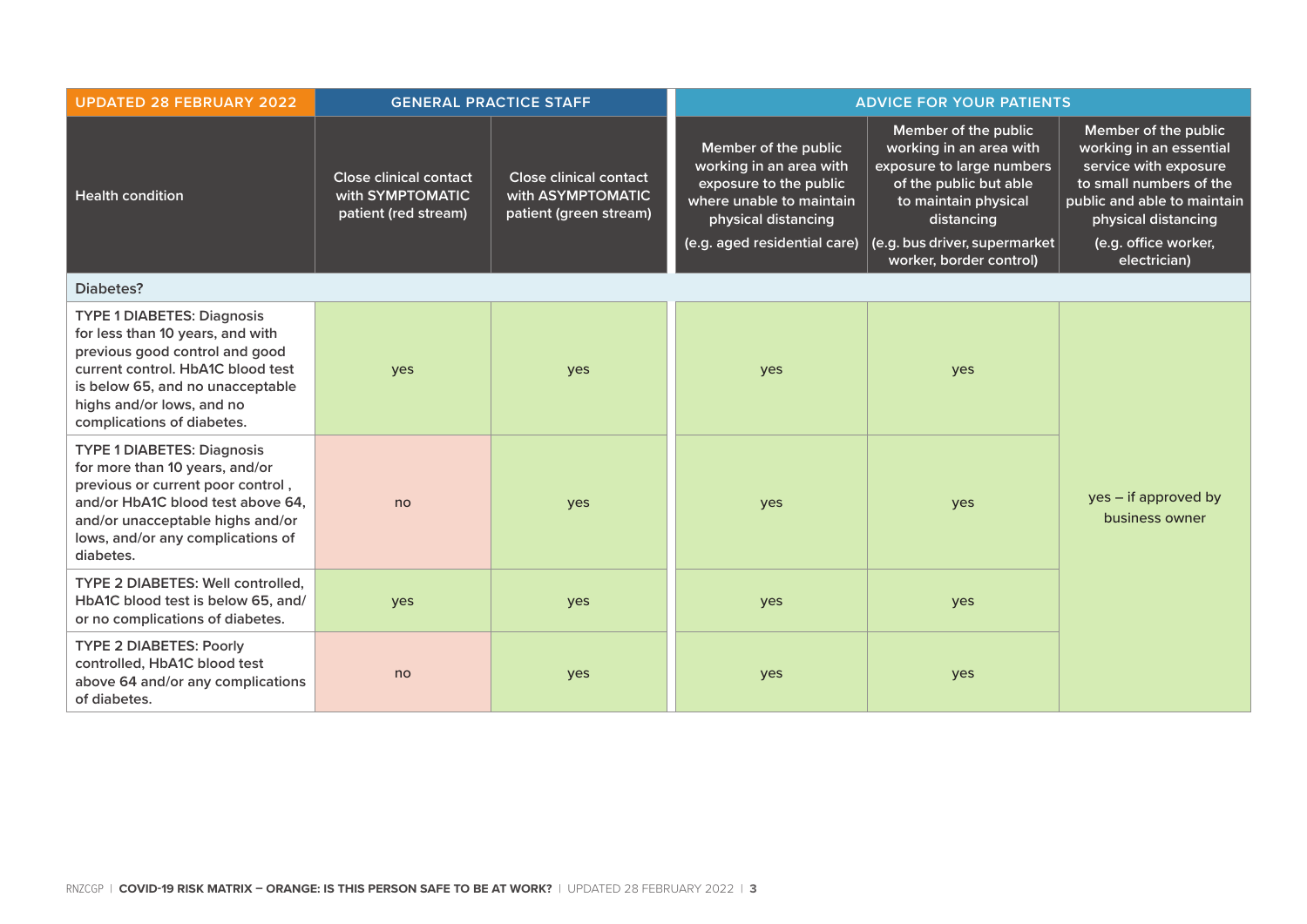| <b>UPDATED 28 FEBRUARY 2022</b>                                                                                                                                                                                        | <b>GENERAL PRACTICE STAFF</b>                                             |                                                                              | <b>ADVICE FOR YOUR PATIENTS</b>                                                                                                                              |                                                                                                                                                                                                          |                                                                                                                                                                                                   |
|------------------------------------------------------------------------------------------------------------------------------------------------------------------------------------------------------------------------|---------------------------------------------------------------------------|------------------------------------------------------------------------------|--------------------------------------------------------------------------------------------------------------------------------------------------------------|----------------------------------------------------------------------------------------------------------------------------------------------------------------------------------------------------------|---------------------------------------------------------------------------------------------------------------------------------------------------------------------------------------------------|
| <b>Health condition</b>                                                                                                                                                                                                | <b>Close clinical contact</b><br>with SYMPTOMATIC<br>patient (red stream) | <b>Close clinical contact</b><br>with ASYMPTOMATIC<br>patient (green stream) | Member of the public<br>working in an area with<br>exposure to the public<br>where unable to maintain<br>physical distancing<br>(e.g. aged residential care) | Member of the public<br>working in an area with<br>exposure to large numbers<br>of the public but able<br>to maintain physical<br>distancing<br>(e.g. bus driver, supermarket<br>worker, border control) | Member of the public<br>working in an essential<br>service with exposure<br>to small numbers of the<br>public and able to maintain<br>physical distancing<br>(e.g. office worker,<br>electrician) |
| <b>Heart or cardiovascular condition?</b>                                                                                                                                                                              |                                                                           |                                                                              |                                                                                                                                                              |                                                                                                                                                                                                          |                                                                                                                                                                                                   |
| Under 65 years, without multiple<br>previous heart proceedures and<br>with well-controlled ischaemic<br>heart disease = normal daily<br>function without chest pain or<br>shortness of breath or needing<br><b>GTN</b> | yes                                                                       | yes                                                                          | yes                                                                                                                                                          | yes                                                                                                                                                                                                      |                                                                                                                                                                                                   |
| 65 years or over and well-<br>controlled ischaemic heart disease<br>= normal daily function without<br>chest pain or shortness of breath<br>or needing GTN                                                             | yes                                                                       | yes                                                                          | yes                                                                                                                                                          | yes                                                                                                                                                                                                      | yes – if approved by                                                                                                                                                                              |
| IHD with occasional symptoms and<br>impact on daily activities                                                                                                                                                         | discussion needed                                                         | yes                                                                          | yes                                                                                                                                                          | yes                                                                                                                                                                                                      | business owner                                                                                                                                                                                    |
| Other cardiac condition with or<br>without chest pain/shortness<br>of breath/limb swelling, e.g.<br>cardiomyopathy, past valve surgery                                                                                 | discussion needed                                                         | yes                                                                          | yes                                                                                                                                                          | yes                                                                                                                                                                                                      |                                                                                                                                                                                                   |
| Hypertension well controlled and<br>no IHD                                                                                                                                                                             | yes                                                                       | yes                                                                          | yes                                                                                                                                                          | yes                                                                                                                                                                                                      |                                                                                                                                                                                                   |
| Hypertension suboptimal control<br>and no IHD                                                                                                                                                                          | yes                                                                       | yes                                                                          | yes                                                                                                                                                          | yes                                                                                                                                                                                                      |                                                                                                                                                                                                   |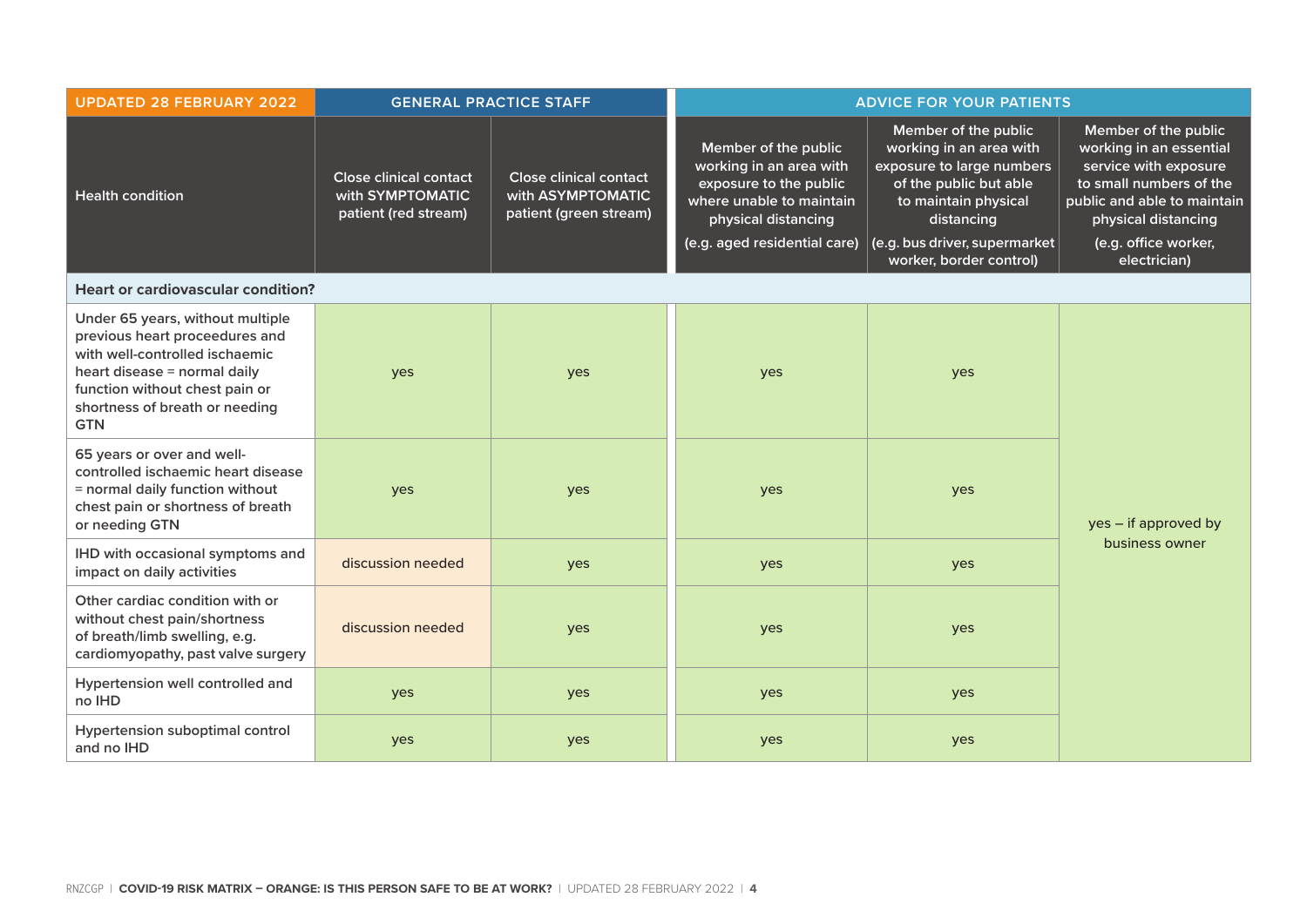| <b>UPDATED 28 FEBRUARY 2022</b>                                                                                                                                                                                                                                                                                                                           | <b>GENERAL PRACTICE STAFF</b>                                             |                                                                              | <b>ADVICE FOR YOUR PATIENTS</b>                                                                                                                              |                                                                                                                                                                                                          |                                                                                                                                                                                                   |
|-----------------------------------------------------------------------------------------------------------------------------------------------------------------------------------------------------------------------------------------------------------------------------------------------------------------------------------------------------------|---------------------------------------------------------------------------|------------------------------------------------------------------------------|--------------------------------------------------------------------------------------------------------------------------------------------------------------|----------------------------------------------------------------------------------------------------------------------------------------------------------------------------------------------------------|---------------------------------------------------------------------------------------------------------------------------------------------------------------------------------------------------|
| <b>Health condition</b>                                                                                                                                                                                                                                                                                                                                   | <b>Close clinical contact</b><br>with SYMPTOMATIC<br>patient (red stream) | <b>Close clinical contact</b><br>with ASYMPTOMATIC<br>patient (green stream) | Member of the public<br>working in an area with<br>exposure to the public<br>where unable to maintain<br>physical distancing<br>(e.g. aged residential care) | Member of the public<br>working in an area with<br>exposure to large numbers<br>of the public but able<br>to maintain physical<br>distancing<br>(e.g. bus driver, supermarket<br>worker, border control) | Member of the public<br>working in an essential<br>service with exposure<br>to small numbers of the<br>public and able to maintain<br>physical distancing<br>(e.g. office worker,<br>electrician) |
| Do you have a condition or<br>medicine that affects your<br>immune system?                                                                                                                                                                                                                                                                                |                                                                           |                                                                              |                                                                                                                                                              |                                                                                                                                                                                                          |                                                                                                                                                                                                   |
| A number of conditions can leave<br>a patient immunocompromised,<br>and these include HIV infection,<br>some cancers, specific immune<br>deficiency diseases, and patients<br>undergoing organ transplants.<br>Each of these patients should be<br>assessed on an individual basis<br>but as a guide:                                                     | no                                                                        | yes                                                                          | yes                                                                                                                                                          | yes                                                                                                                                                                                                      | yes – if approved by                                                                                                                                                                              |
| For those taking immunomodulating<br>and suppressing drugs, the nature<br>of the underlying condition should<br>be the determining factor rather<br>than the drug. The one notable<br>exception to this is the use of<br>glucocorticosteroids, particularly<br>with long-term use of prednisone<br>or similar drugs at a dose higher<br>than 10mg per day | discussion needed                                                         | yes                                                                          | yes                                                                                                                                                          | yes                                                                                                                                                                                                      | business owner                                                                                                                                                                                    |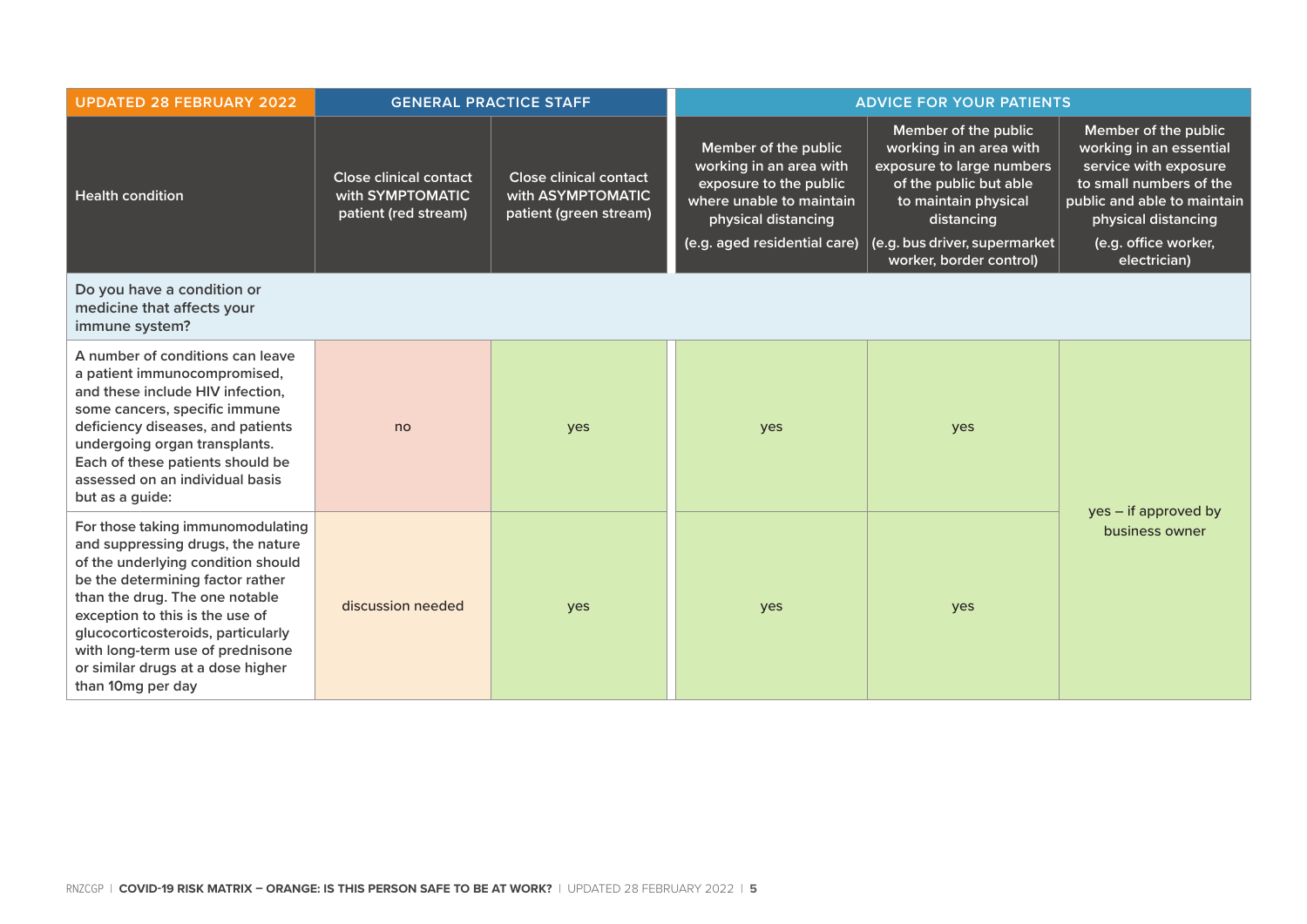| <b>UPDATED 28 FEBRUARY 2022</b>                                                             | <b>GENERAL PRACTICE STAFF</b>                                             |                                                                              | <b>ADVICE FOR YOUR PATIENTS</b>                                                                                                                              |                                                                                                                                                                                                          |                                                                                                                                                                                                   |  |
|---------------------------------------------------------------------------------------------|---------------------------------------------------------------------------|------------------------------------------------------------------------------|--------------------------------------------------------------------------------------------------------------------------------------------------------------|----------------------------------------------------------------------------------------------------------------------------------------------------------------------------------------------------------|---------------------------------------------------------------------------------------------------------------------------------------------------------------------------------------------------|--|
| <b>Health condition</b>                                                                     | <b>Close clinical contact</b><br>with SYMPTOMATIC<br>patient (red stream) | <b>Close clinical contact</b><br>with ASYMPTOMATIC<br>patient (green stream) | Member of the public<br>working in an area with<br>exposure to the public<br>where unable to maintain<br>physical distancing<br>(e.g. aged residential care) | Member of the public<br>working in an area with<br>exposure to large numbers<br>of the public but able<br>to maintain physical<br>distancing<br>(e.g. bus driver, supermarket<br>worker, border control) | Member of the public<br>working in an essential<br>service with exposure<br>to small numbers of the<br>public and able to maintain<br>physical distancing<br>(e.g. office worker,<br>electrician) |  |
| Cancer?                                                                                     |                                                                           |                                                                              |                                                                                                                                                              |                                                                                                                                                                                                          |                                                                                                                                                                                                   |  |
| <b>Active cancer</b>                                                                        | no                                                                        | discussion needed                                                            | discussion needed                                                                                                                                            | yes                                                                                                                                                                                                      |                                                                                                                                                                                                   |  |
| Recovering from cancer, on<br>chemotherapy or radiotherapy                                  | no                                                                        | discussion needed                                                            | discussion needed                                                                                                                                            | yes                                                                                                                                                                                                      | yes - if approved by<br>business owner                                                                                                                                                            |  |
| Full recovery from leukaemia or<br>lung cancer                                              | yes                                                                       | yes                                                                          | yes                                                                                                                                                          | yes                                                                                                                                                                                                      |                                                                                                                                                                                                   |  |
| Full recovery from another cancer<br>(not leukaemia or lung)                                | yes                                                                       | yes                                                                          | yes                                                                                                                                                          | yes                                                                                                                                                                                                      |                                                                                                                                                                                                   |  |
|                                                                                             |                                                                           |                                                                              |                                                                                                                                                              |                                                                                                                                                                                                          |                                                                                                                                                                                                   |  |
| <b>Musculoskeletal condition?</b>                                                           |                                                                           |                                                                              |                                                                                                                                                              |                                                                                                                                                                                                          |                                                                                                                                                                                                   |  |
| Any active musculoskeletal<br>condition, e.g. osteoarthritis,<br>inflammatory joint disease | yes                                                                       | yes                                                                          | yes                                                                                                                                                          | yes                                                                                                                                                                                                      | yes - if approved by<br>business owner                                                                                                                                                            |  |
|                                                                                             |                                                                           |                                                                              |                                                                                                                                                              |                                                                                                                                                                                                          |                                                                                                                                                                                                   |  |
| <b>Skin condition?</b>                                                                      |                                                                           |                                                                              |                                                                                                                                                              |                                                                                                                                                                                                          |                                                                                                                                                                                                   |  |
| Any active skin condition not on an<br>immunosuppressant medicine as<br>listed above        | yes                                                                       | yes                                                                          | yes                                                                                                                                                          | yes                                                                                                                                                                                                      | yes - if approved by<br>business owner                                                                                                                                                            |  |